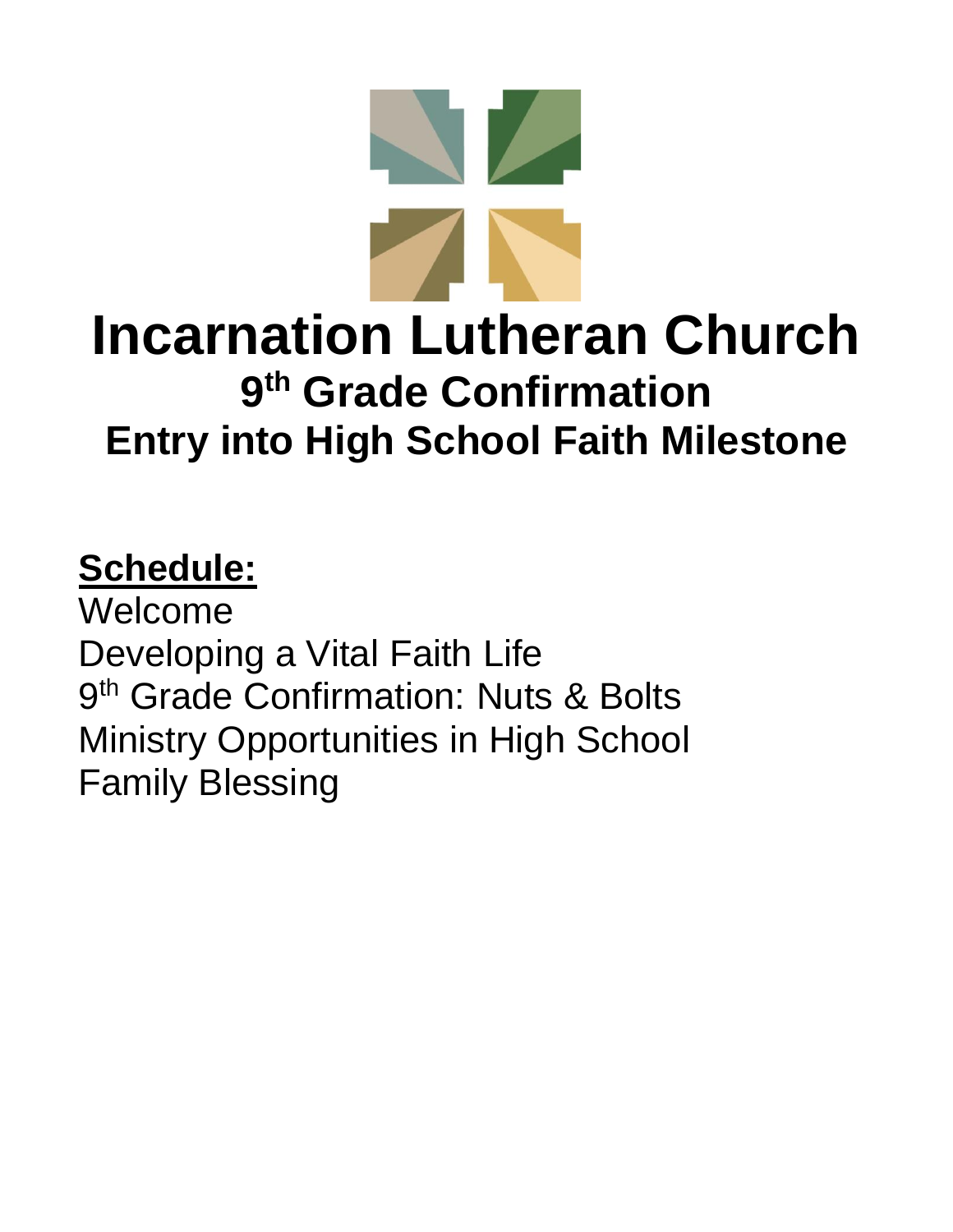#### *"If ever the church is to flourish again, one must begin by instructing the young."* ~Martin Luther

What are your children echoing back to you?

1. \_\_\_\_\_\_\_\_\_\_\_\_\_\_\_\_\_\_\_\_\_\_\_\_\_\_\_\_\_\_\_\_\_\_\_\_\_\_\_\_\_\_\_\_\_\_\_\_\_\_\_\_\_\_\_\_ 2. 3. \_\_\_\_\_\_\_\_\_\_\_\_\_\_\_\_\_\_\_\_\_\_\_\_\_\_\_\_\_\_\_\_\_\_\_\_\_\_\_\_\_\_\_\_\_\_\_\_\_\_\_\_\_\_\_\_

What should your children be echoing back to you?

1. \_\_\_\_\_\_\_\_\_\_\_\_\_\_\_\_\_\_\_\_\_\_\_\_\_\_\_\_\_\_\_\_\_\_\_\_\_\_\_\_\_\_\_\_\_\_\_\_\_\_\_\_\_\_\_\_ 2. \_\_\_\_\_\_\_\_\_\_\_\_\_\_\_\_\_\_\_\_\_\_\_\_\_\_\_\_\_\_\_\_\_\_\_\_\_\_\_\_\_\_\_\_\_\_\_\_\_\_\_\_\_\_\_\_  $3.$ 

#### **Parents + Church = The Orange Factor**

- Parents; no one has more potential to influence your child than you.
- But, you are not the only influence your children need.
- Two combined influences will make a greater impact than just two influences.



A church community like Incarnation has at most hours a year

to influence a child. Meanwhile, a parent, even if both parents work and the child is in school for eight hours a day, still has about hours a year.

#### **Parent Baptismal Promise:**

*"As you present your child for Baptism, you are entrusted with gifts and responsibilities: to live with them among God's faithful people, bring them to the word of God and the holy supper, and nurture them in faith and prayer, so that they learn to trust God, proclaim Christ through word and deed, care for others and the world God made, and work for justice and peace among all people. Do you promise to help your children grow in the Christian faith and life?" Parents: I do.*

#### **Question Asked to Confirmand at Confirmation Service:**

*"Do you intend to continue to trust in the covenant God made with you in Holy Baptism: to live among God's faithful people, to hear the word of God and share in the Lord's Supper, to proclaim the good news of God in Christ through word and deed, to serve all people, following the example of Jesus, and to strive for justice and peace in all the earth?" Response: I do and I ask God to help and guide me.*

#### **Creating a Vision of Life Long Faith:**

[Moses said to the people,] *<sup>4</sup> "Hear, O Israel: The LORD is our God, the LORD alone. <sup>5</sup> You shall love the LORD your God with all your heart, and with all your soul, and with all your might. <sup>6</sup> Keep these words that I am commanding you today in your heart. <sup>7</sup> Recite them to your children and talk about them when you are at home and when you are away, when you lie down and when you rise. <sup>8</sup> Bind them as a sign on your hand, fix them as an emblem on your forehead, <sup>9</sup> and write them on the doorposts of your house and on your gates."*---Deuteronomy 6:4-9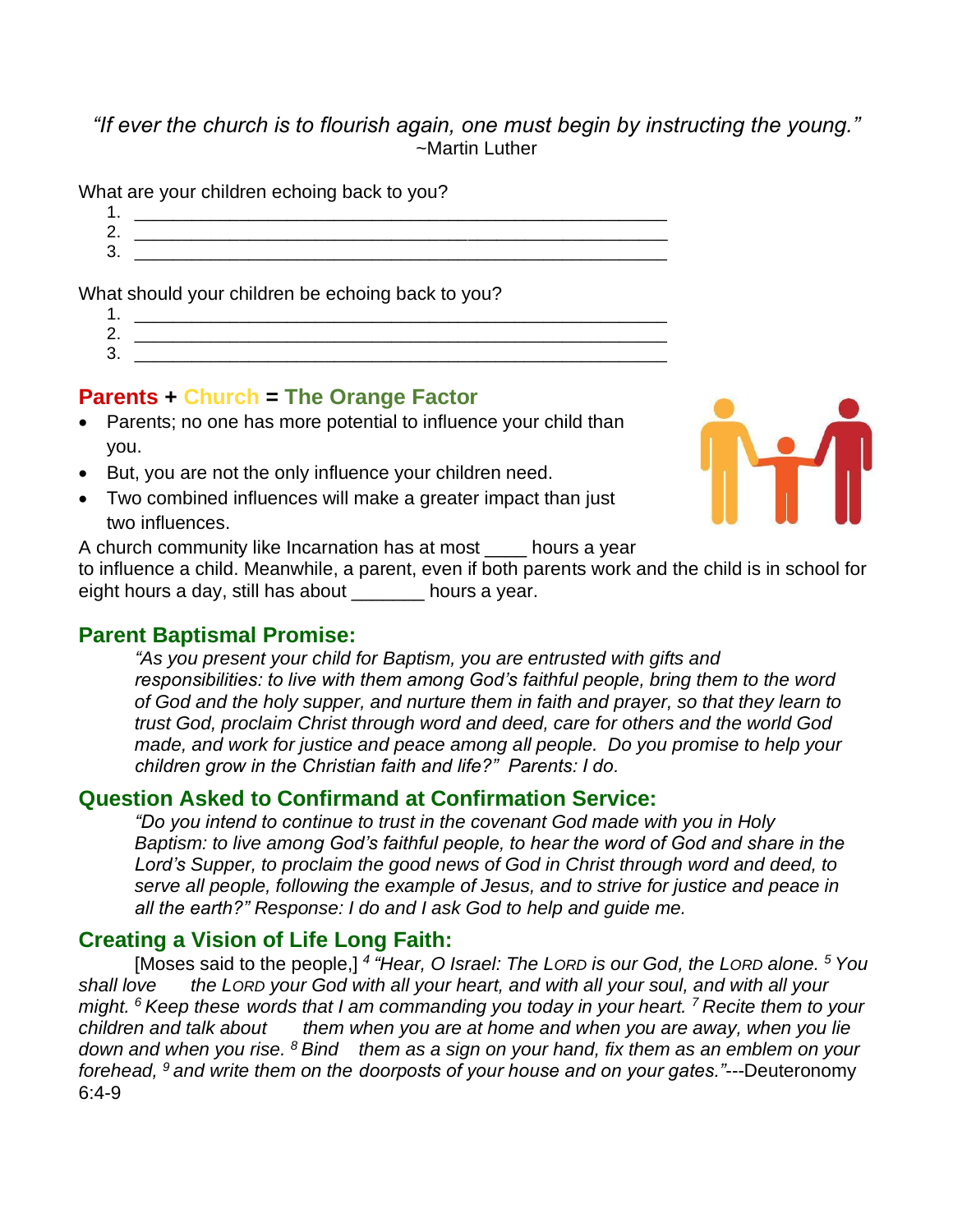#### **Helpful Practices:**

- Create space for honest conversation and listening respectfully as you talk about faith matters, even if you disagree with one another.
- Decide together about your family's expectations for worshipping together—i.e. how often and which service.
- Try a new worship service.
- 5:1 Ratio
	- 1. \_\_\_\_\_\_\_\_\_\_\_\_\_\_\_\_\_\_\_\_\_\_\_\_\_\_\_\_\_\_\_\_\_\_\_\_
	- 2. \_\_\_\_\_\_\_\_\_\_\_\_\_\_\_\_\_\_\_\_\_\_\_\_\_\_\_\_\_\_\_\_\_\_\_\_ 3. \_\_\_\_\_\_\_\_\_\_\_\_\_\_\_\_\_\_\_\_\_\_\_\_\_\_\_\_\_\_\_\_\_\_\_\_
	- 4. \_\_\_\_\_\_\_\_\_\_\_\_\_\_\_\_\_\_\_\_\_\_\_\_\_\_\_\_\_\_\_\_\_\_\_\_
- 5. \_\_\_\_\_\_\_\_\_\_\_\_\_\_\_\_\_\_\_\_\_\_\_\_\_\_\_\_\_\_\_\_\_\_\_\_ • Practice Faith 5 as a family.
- Choose a devotional book or Bible reading plan that you can do together as a family.
- Commit to doing a service project together as a family, either here at Incarnation or in the community.
- Make a covenant—a shared promise—to pray together each night or each morning or to bless each other every night.

#### **Make It a Habit:**

- Write it down and be specific about what you want to do.
- Put a time frame on it. Decide how often or for what period of time you will do this activity (i.e. worship each Wednesday night during Lent, worship at the 6:00 p.m. service the first Sunday of each month, do one service project together as a family each month, or read one chapter of the Bible each day for the month of October).
- Create reminders. A Post-it Note on the mirror, a repeating alarm on your phone, a sign on the refrigerator—do whatever will help you keep this practice in front of you.
- Decide how you will hold each other accountable—with a spirit of kindness, grace, and mutual respect.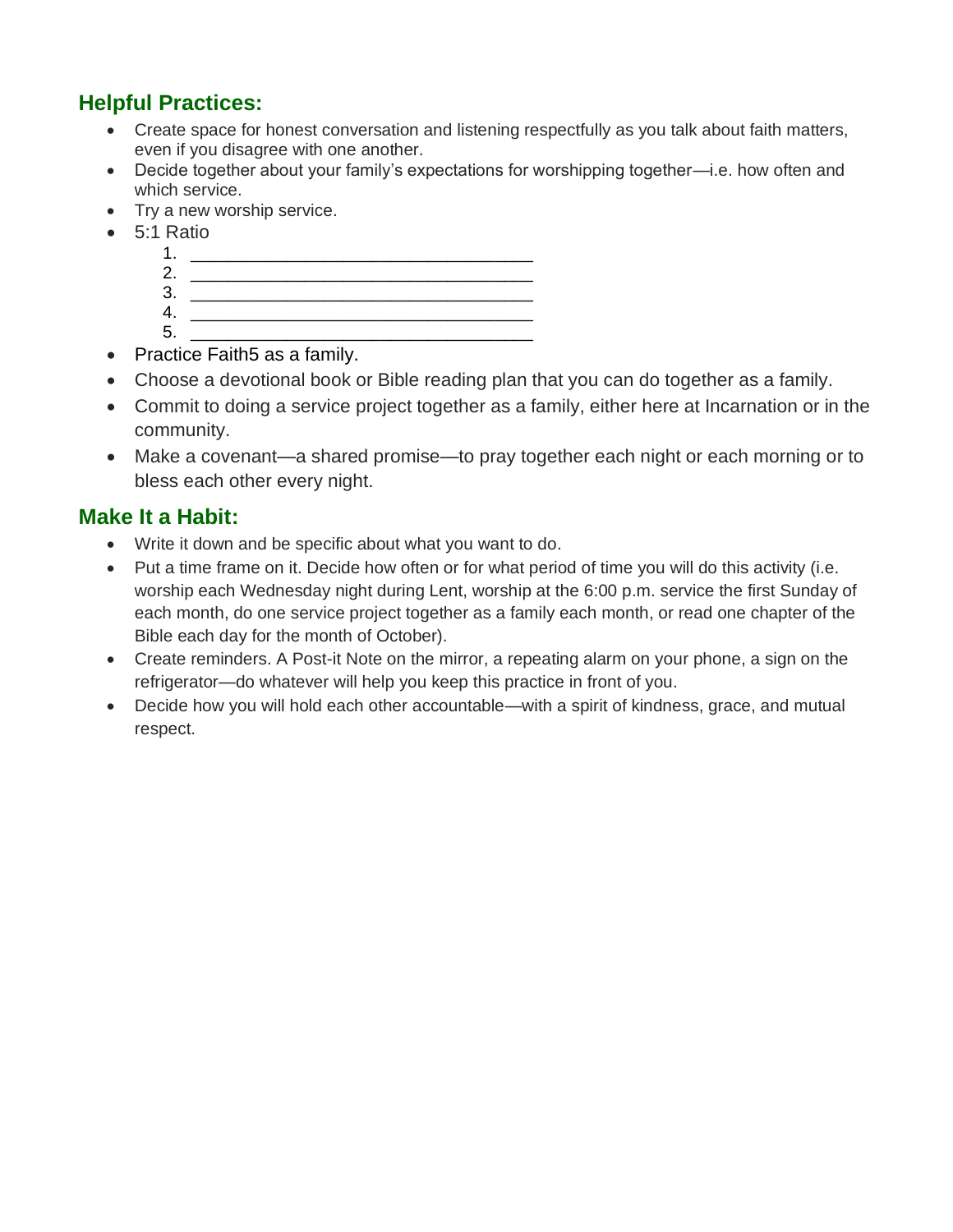### **Resources for Parents**



*Sticky Faith: Everyday Ideas to Build Lasting Faith In Your Kids* by Kara Powell & Chap Clark



*The Sticky Faith Guide for Your Family: Over 100 Practical and Tested Ideas to Build Lasting Faith in Kids* By Kara Powell

## **Gift Ideas for Confirmands**



*Solo Devotional* by Eugene Peterson



*The Story: Teen Edition: The Bible as One Continuing Story of God and His People* by ZonderKidz



*devozine: for teens + by teens* magazine devotional from [www.upperroom.org](http://www.upperroom.org/)

**OD** MOOMA<sup>®</sup>

*NOOMA* Videos by Rob Bell Download or rent at:

https://flannel.org/store/films/nooma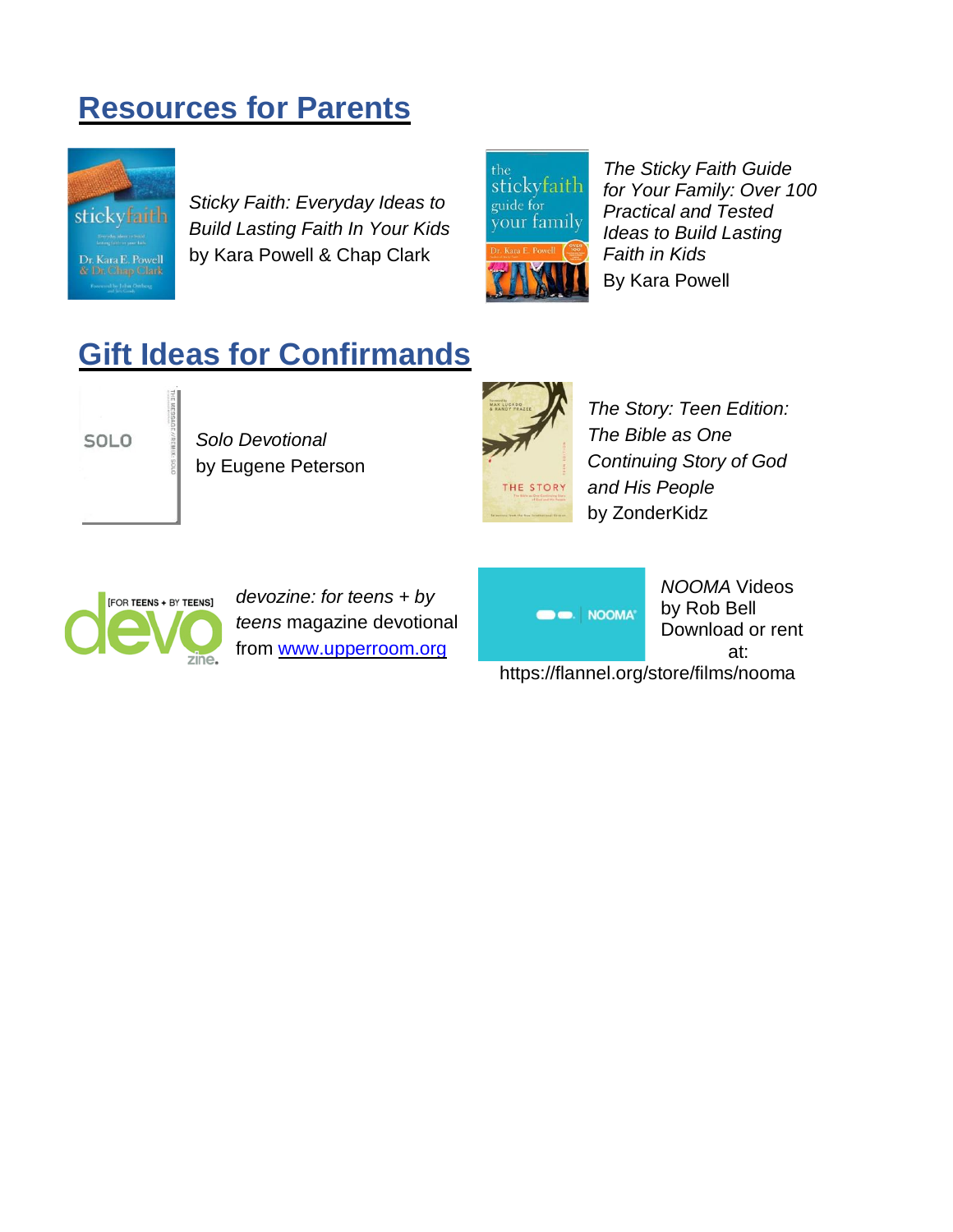### *9 th Grade Nuts & Bolts*

#### **What's the difference between Confirmation this year and the last two years?**

The main difference between Confirmation this year and the last two years is a shift towards taking on more ownership in your faith in Christ. That means that when we gather in Small Groups to talk about the Sacraments, Creeds or to help you create your Faith Statement or Faith Project, we want to help you transition towards you taking the initiative in your own walk with Christ.

*"When his parents saw him they were astonished; and his mother said to him, 'Child, why have you treated us like this? Look, your father and I have been searching for you in great anxiety.' [The boy Jesus said to them, 'Why were you searching for me? Did you not know that I must be in my Father's house?' But they did not understand what he said to them. Then he went down with them and came to Nazareth, and was obedient to them. His mother treasured all these things in her heart. And Jesus increased in wisdom and in years, and in divine and human favor." ~Luke 2:48-52*

As a family, tonight around the dinner table, please read through all of Luke chapter 2. Pay attention to all the different ways at the beginning of the chapter that Joseph and Mary raise Jesus in their own faith of Judaism. Then, take a few moments as a family to remember all of the different things you have done to help raise your children in the faith. What were some of the difficult moments? What were some of the joyful moments? How does this story in Luke 2 mirror your own family experience? How is it different? End with talking about your hopes and dreams, both individually and a as a family, this coming year in Confirmation.

#### **What are the expectations of this year?**

- 1. Along with your parent(s), to enter more deeply into your relationship with Christ.
- 2. To be prayed for on a daily basis by a member of Incarnation (Prayer Partner).
- 3. To receive a blessing by parent(s).
- 4. To give a blessing to my parent(s).
- 5. To give of my talents and gifts to Incarnation and the wider church through acts of service.
- 6. To be an active participant in the life of the Incarnation congregation by attending worship services and participating in activities and events listed below specific to the 9<sup>th</sup> Grade Confirmation program.
- 7. Attend the 9<sup>th</sup> Grade "I Believe" Retreat at Camp Wapo, Febrauary 5-6, 2021.
- 8. Complete six service hours. These can be completed at Incarnation or in the greater community.
- 9. Attend four HSM (High School Ministry) Events between September 30, 2020 and April 23, 2021.
- 10.Create a Faith Statement or Faith Project and meet for 30 minutes with a CYF Staff Member or Pastor during Lent (February 17 – March 26, 2021

#### **What are the important dates I need to put on my calendar?**

#### **Wednesday, September 30, 2020**

HSM Youth Group Begins; 7:00 – 8:30 p.m.

#### **Wednesday, October 7, 2020**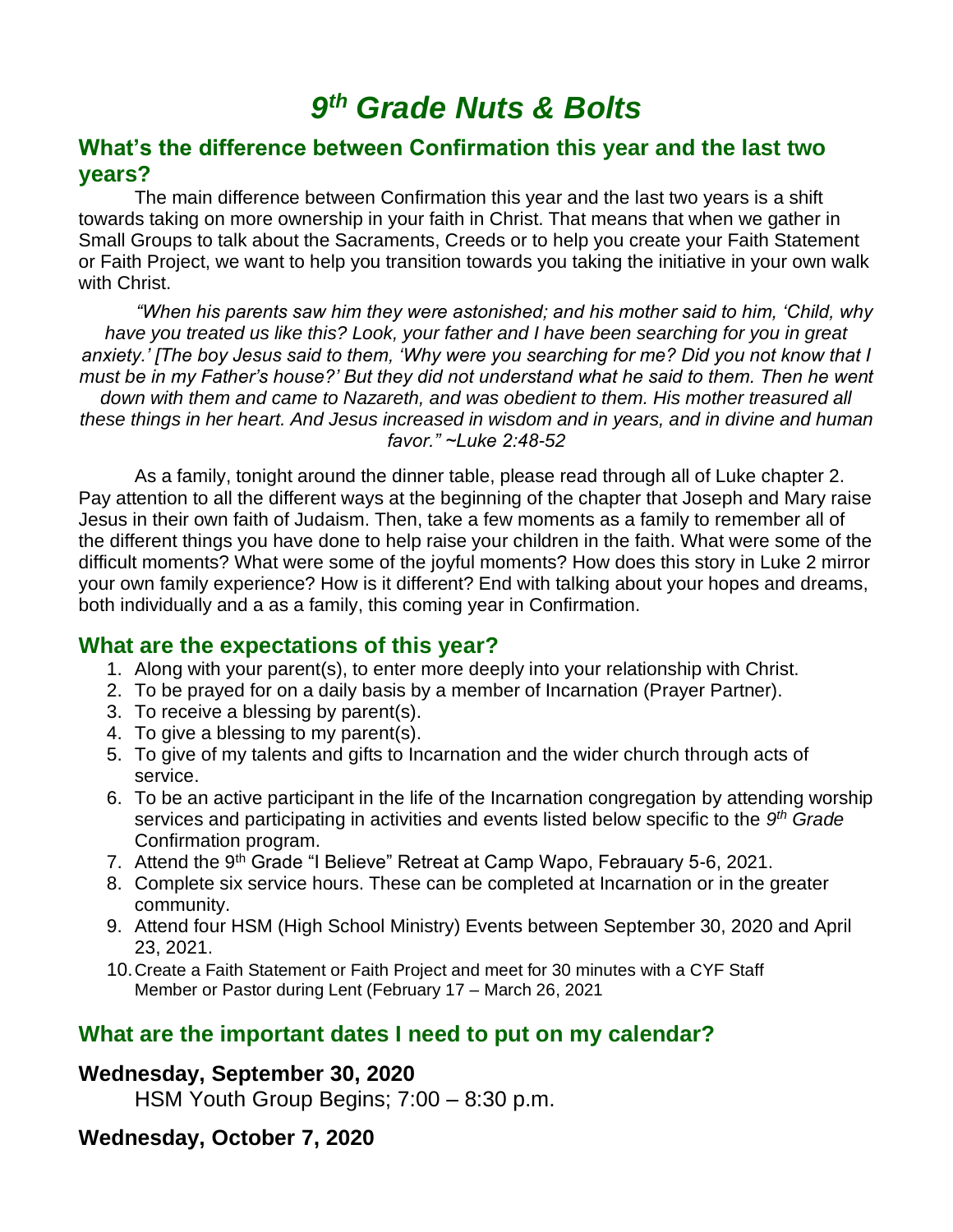9<sup>th</sup> Grade Small Group; 7:00 - 8:00 p.m.

#### **Wednesday, November 4, 2020**

9<sup>th</sup> Grade Small Group; 7:00 - 8:00 p.m.

#### **Wednesday, December 2, 2020**

9 th Grade Small Group; 7:00 – 8:00 p.m.

#### **Wednesday, January 6, 2021**

9 th Grade Small Group; 7:00 – 8:30 p.m.

#### **Friday & Saturday, February 5-6, 2021**

9<sup>th</sup> Grade Retreat/Offsite at Camp Wapo

#### **Saturday, February 6, 2021**

Parents meeting to learn about Faith Project & sign-up for a Faith Statement Conversation; 4:30 – 5:00 p.m.

#### **February 17 – March 26, 2021**

Schedule a meeting with a CYF Staff Member or Pastor to go over my Faith Project.

#### **Sunday, April 18, 2021**

Presentation of Confirmands at all four worship services.

#### **Monday, April 19, 2021**

Celebration of Passage; Students and Prayer Partners arrive at 6:45 p.m. Service begins at 7:00 p.m.

#### **Friday, April 23, 2021**

Deadline for all 9<sup>th</sup> Grade Requirements

#### **Saturday, April 24, 2021**

Confirmation Rehearsal in the Sanctuary; 10:00 – 10:30 a.m. One parent/guardian must attend.

#### **Sunday, April 25, 2021**

Confirmation Sunday; 1:30 p.m. or 3:30 p.m.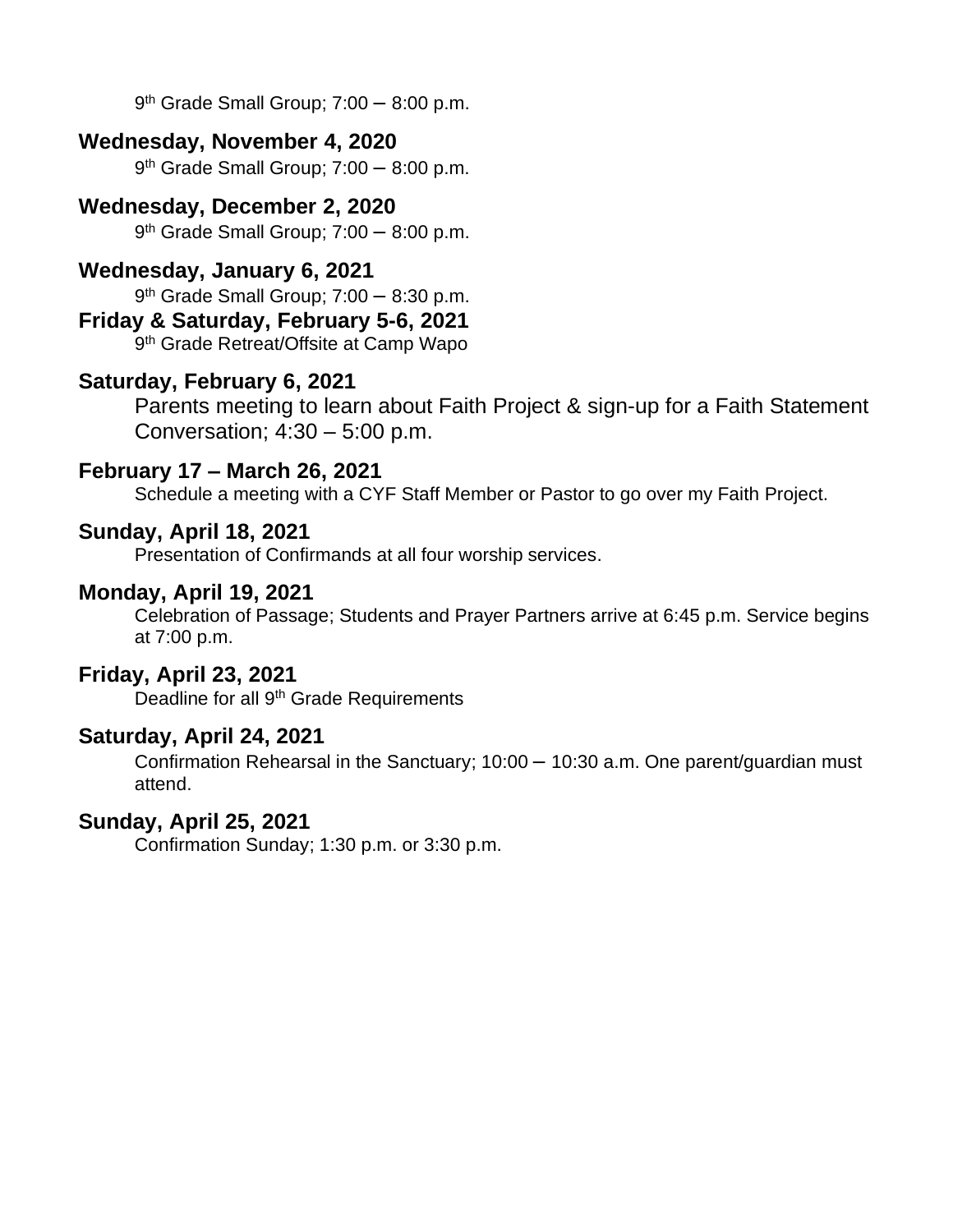

# **HSM** (High School Ministry) 2020/2021

At every baptism we hear Jesus say, "Let your light shine before others that they see your good works and give glory to your Father in heaven (Matthew

[5:16\)](http://bible.oremus.org/?passage=Matthew+5%3A16&vnum=yes&version=nrsv)." High School Ministry (HSM) is designed to help young people in 9th – 12th grades figure out ways to live out their faith in daily life while letting God's love shine through them into the

world.

### **HSM Youth Group on Wednesday Nights**



*Most Wednesdays during the 2020* – *2021 school year from 7:00 – 8:00 p.m., beginning September 30.* At Youth Group, 9<sup>th</sup> – 12<sup>th</sup> grade students gather for a time of fellowship, games, worship, Bible study, and prayer. This is a great way to stay connected to Incarnation during and after Confirmation. Like all HSM events, friends are always welcome. At least initially, HSM Youth Group will meet via Zoom. As pandemic conditions improve, we will be looking for every

opportunity to resume in-person Youth Group in the Youth Room.

### **First Thursday**

*Begins Thursday, October 1 from 7:00 – 9:00 a.m. Stop by Caribou Coffee in North Oaks for breakfast and a brief devotional on the first Thursday of each month. Through the generosity of Incarnation members, breakfast is free!*





#### **9 th Grade Retreat at Camp Wapo**

Join other 9th graders from Incarnation for an overnight retreat at Camp Wapo focusing on the theme "I Believe." Friday Feb 5 – Saturday Feb 6 Additional details to follow.

HSM Fellowship and Service Events HSM fellowship and service events are for any youth in grades 9– 12. These events provide opportunities for youth to for youth to gather together, meet new people, serve our community or the world, get to know adult leaders, and is a great opportunity to invite friends to get to know more about Incarnation.



*Upcoming Events:* HSM Outdoor Movie: Thursday November 5; 6:30 – 8:30 p.m.

#### Stay Connected

For all HSM Opportunities visit: https://incarnationmn.org/youth/hsm-9-12/



Instagram @ilchighschoolmin, or on Facebook at facebook.com/HSM-at-Incarnation[.](https://incarnationmn.org/wp-content/uploads/2018/05/facebook.png)